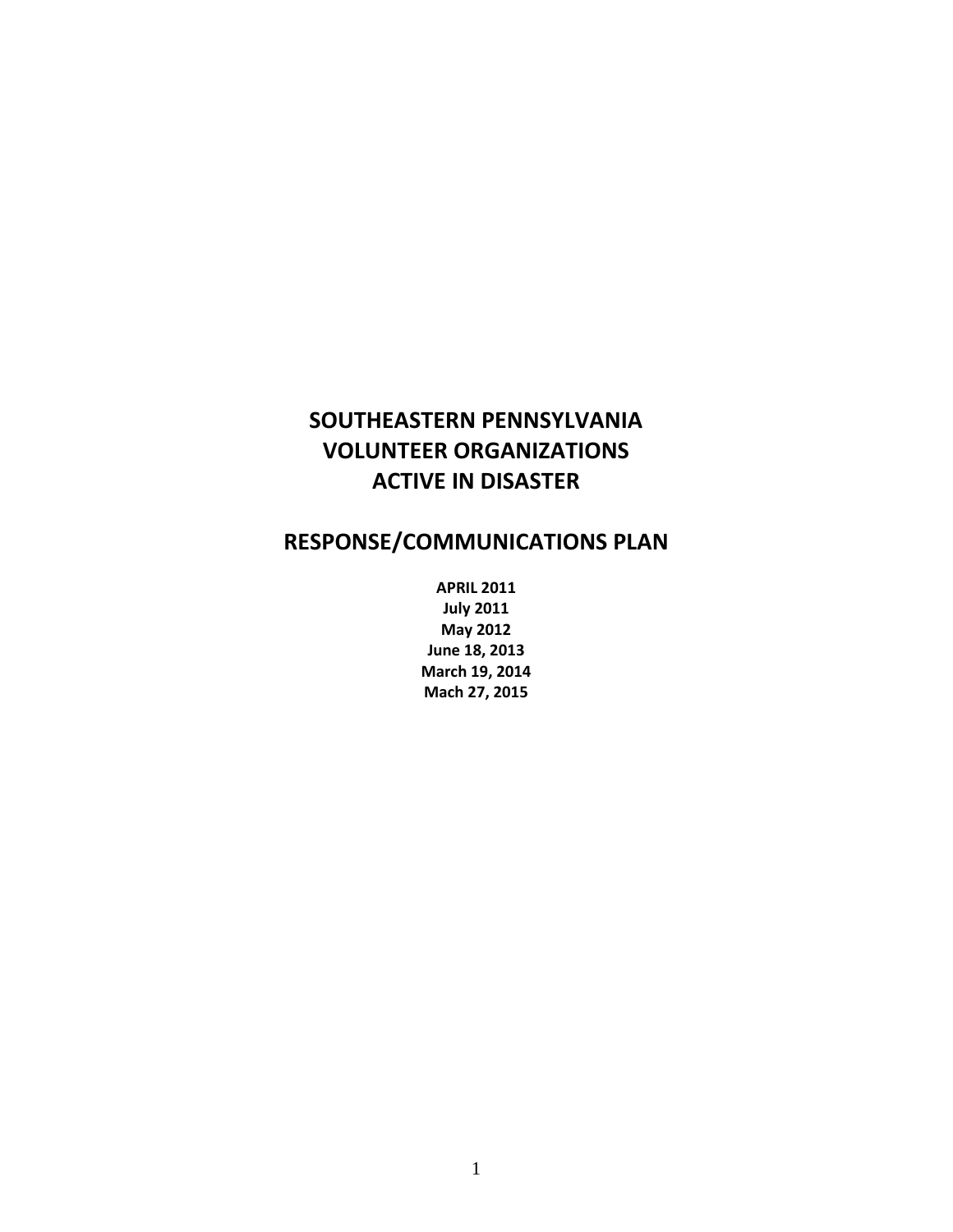## **RESPONSE/COMMUNICATIONS PLAN**

## **I. INTRODUCTION**

- **A. Purpose**
- **B. Scope**

## **II. CONCEPT OF OPERATIONS**

- **A. General**
- **B. Pre-Disaster/Preparedness Period**
- **C. SEPA VOAD Response Protocols**

## **III. RESPONSE CHECKLIST**

- **A. Before the Event**
- **B. Event**
- **C. After the Event (first few days)**
- **D. After the Event (early weeks)**
- **E. After the Event (later weeks)**

## **IV. CONTACT LIST**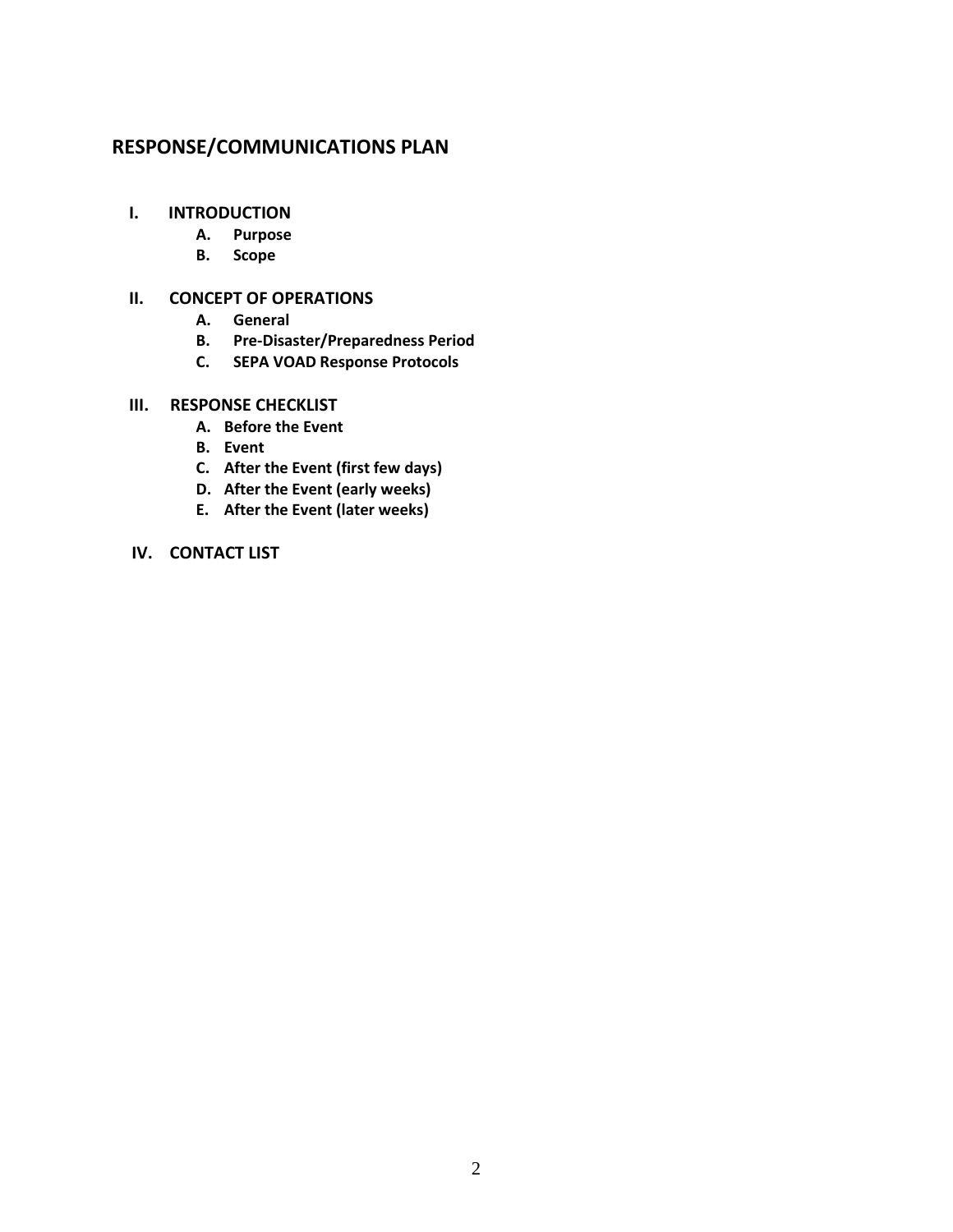#### **I. INTRODUCTION**

#### **A. Purpose**

The purpose of this plan is to describe how the activation/communications function will be administered by the Southeastern Pennsylvania Volunteer Organizations Active in Disaster (SEPAVOAD) during times of local disaster. The plan includes general standards of performance as well as lists of resources for communicators. While we are aware of the importance of external communications, the focus of this plan is upon the internal communications of SEPAVOAD.

#### **B. Scope**

This plan encompasses the geographic area in the purview of the Southeastern Task Force which includes these five counties in Southeastern Pennsylvania: Bucks, Chester, Delaware, Montgomery and Philadelphia.

#### **II. CONCEPT OF OPERATIONS**

#### **A. General**

In order for SEPA VOAD to work effectively, it is necessary for us to have free-flowing avenues of communication between local responders with knowledge of needs and SEPA VOAD with knowledge of resources. Once needs are known, they can be referred to Authorized Member Organization Representatives (AMORs) who in turn can activate their resources to respond to the needs.

The persons involved in this communication loop are those on the SEPA VOAD Executive Committee:

- a) 5 Elected Partner agency members.
	- o President
	- o Vice President
	- o 3 Council Members
- b) Human Services Workgroup Chair & Vice-Chair (2)
- c) Designated County Emergency Management Agency (EMA) (5) one per county, in most cases the County Volunteer Management Coordinator
- d) PA VOAD President
- e) PEMA Voluntary Agency Liaison

#### **B. Pre-Disaster/Preparedness Period**

SEPA VOAD's preparedness practices of its members may include:

a) Maintaining an up-to-date directory of SEPA VOAD Member Organizations. (MO)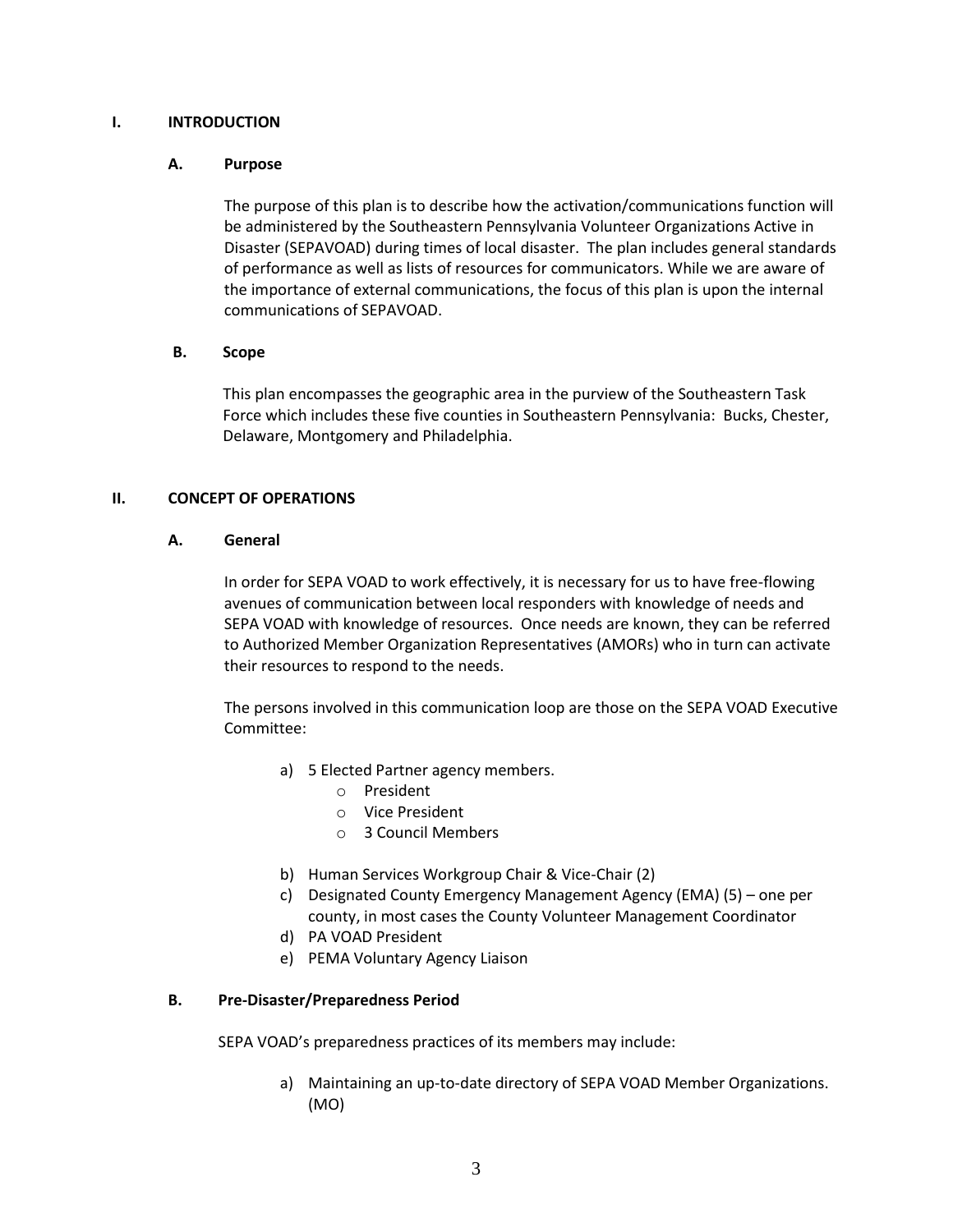- b) Cultivating working relationships with the 5 County Emergency Management Agency Contacts, one per county.
- c) Encouraging MOs to develop, revise, and test their own activation protocols.
- d) Encouraging all AMORs to acquire FEMA certificates in IS-100, IS-200, IS-288, and IS-700.
- e) Updating contact information from Member Organizations (MO).
- f) Building relationships with local Emergency Management.
- g) Building relationships between MOs.
- h) Informing local communities about the SEPA VOAD mission, events, and activities.
- i) Testing the Communication Plan annually with at-large membership as participants in county and Task Force drills.
- j) If a potential response can be anticipated, the Executive Committee will issue an e-mail **alert** to the AMORs:

## **Note: It is not necessary for an alert to precede a request for help.**

## **C. SEPA VOAD Response Protocols**

"Responding" for SEPA VOAD means that SEPA VOAD member agencies will collaborate and collectively strategize for response to disaster. \*\*\*It is SEPA VOAD's understanding that local resources within each county will be sought before SEPA VOAD collectively brings its resources to the table.

The primary requestor of SEPA VOAD help during a disaster will be County Emergency Management, likely through their County Voluntary Management coordinators. Member Organizations are free to respond independently through whatever partnerships, cooperative agreements, and protocols they have established.

#### **SEPA VOAD Response includes:**

- 1. SEPA VOAD Executive Committee will convene a conference call with the assistance of the relevant County Volunteer Management Coordinator(s), county representative or Regional Task Force Planner.
	- a) Conference call procedure
		- i) The SEPA VOAD President or the President's designated representative from SEPA VOAD will initiate the call. If the President is unavailable, unreachable, or not present, the SEPA VOAD Vice President will initiate the call. It is anticipated that The President or call convener will have been in communication with other SEPA VOAD council members and county EMA representatives, likely the Volunteer Management Coordinators.
		- ii) A determination will be made by the SEPA VOAD President about when to schedule the conference call. All Partner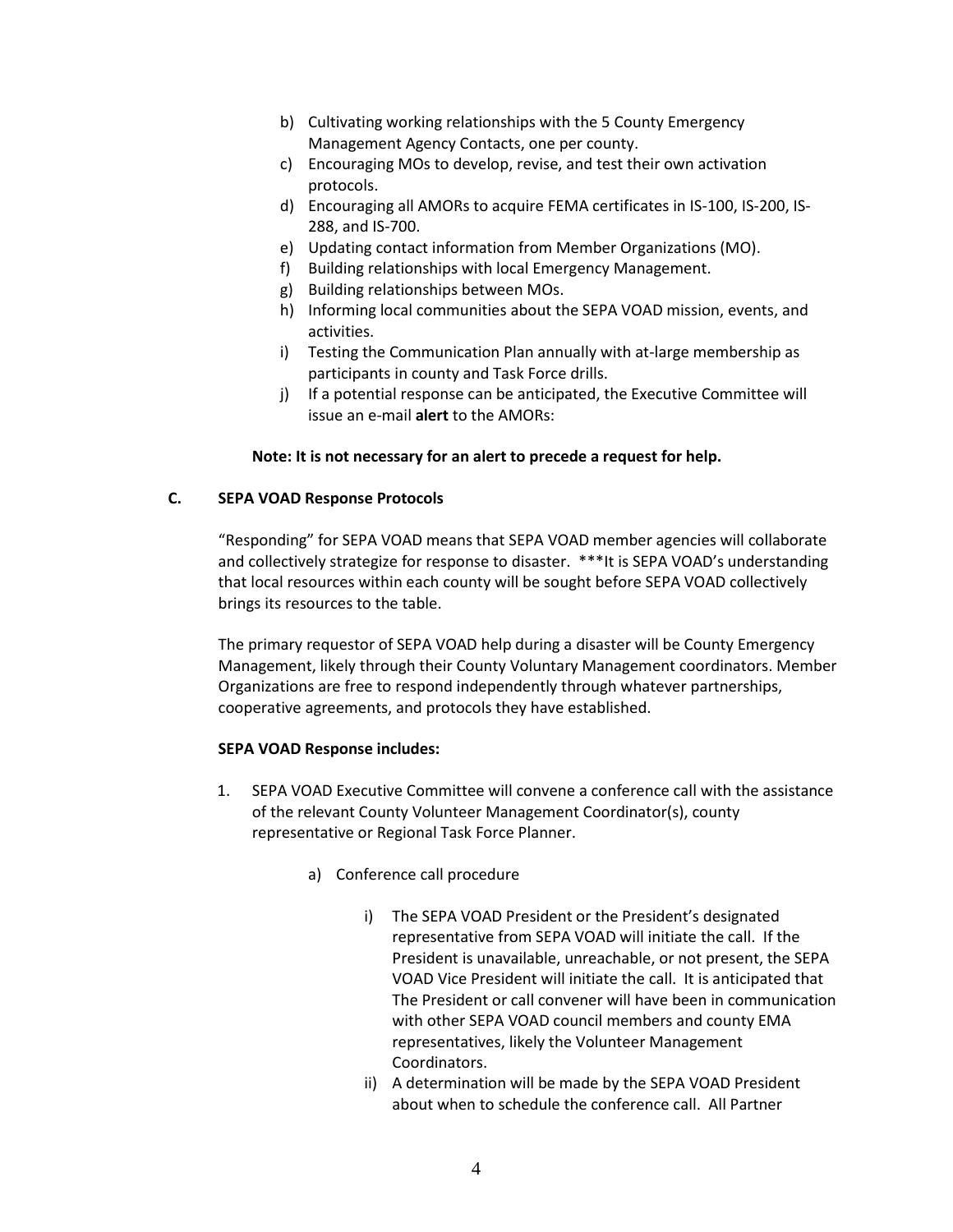members shall be invited to participate in the call either by email or phone call.

- iii) SEPA VOAD will continue to convene by conference call until council determines it is no longer necessary.
- iv) It is likely that those SEPA VOAD members with early response functions will not be available to convene conference calls. A list of possible, more likely conveners is included as an appendix to this document. In addition to the convener those listed are also likely candidates for taking notes on the calls.
- b) When a specific resource is requested, the Executive Committee will consult the SEPA VOAD Directory and determine which Member Organization might be the first potential responder. It is our intention to house these directories in a database like the Coordinated Assistance Network (CAN) or Knowledge Center. County Volunteer Management Coordinators also have resource directories specific to their counties.
- c) The AMOR will be contacted directly with the relevant information. If the MO can commit its resources, then it will be asked to initiate its activation protocols. If it cannot commit resources, the EC will contact the second potential responder, then the third, and so on. MO's may collectively respond as well.
- d) Collective Response may include:
	- i) Strategizing on how to offer volunteer and monetary resources
	- ii) Reaching out to organizations both a part of and beyond the SEPA VOAD network for assistance.
	- iii) Communicating needs throughout and beyond the network
	- iv) Organizing resources such as volunteers, financial contributions, and material donations
	- v) Working in concert with local and regional authorities for integrated response.
- e) SEPA VOAD will strive to make affected areas aware of its resources by establishing communication with community responders and Long-Term Recovery Committees and/or assisting in their creation

#### **SEPA VOAD Responds on a case by case basis. Factors determining response degree include:**

- a) Scope of disaster
- b) Assessments of disaster caused unmet needs and capacity of local community to respond.
- c) Resources available among SEPA VOAD Member Organizations
- d) Requests for SEPA VOAD assistance from the SEPA RTF, county governments, or local governments
- e) Internal requests from SEPA VOAD members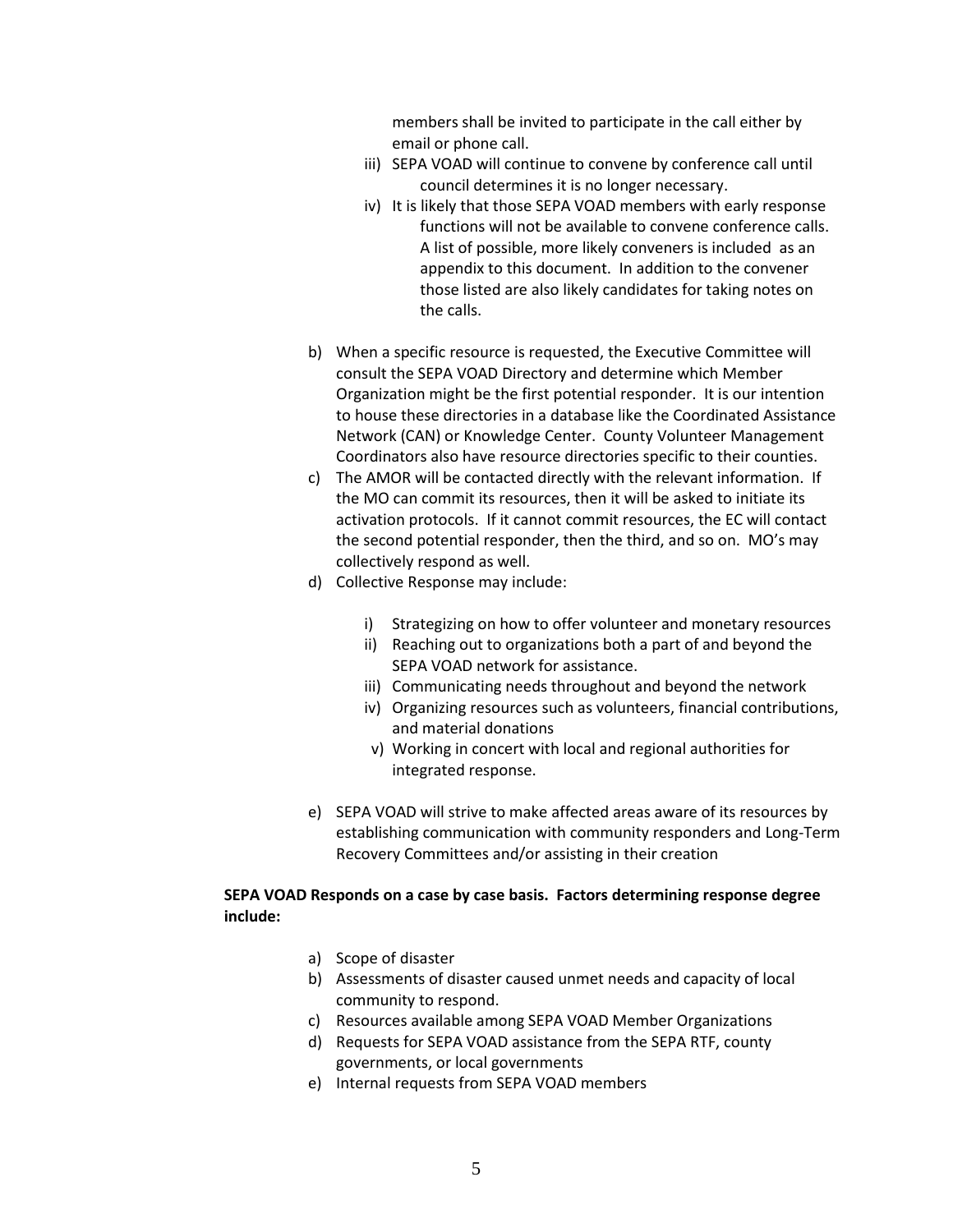#### **III. RESPONSE CHECKLIST**

#### **Before the Event:**

- □ Email a notice of an event or likely event to SEPA VOAD member agencies
- $\Box$  Conduct preparatory conference call
- □ Ensure emergency management connection to SEPA VOAD
- $\Box$  Review planning documents
- $\Box$  Encourage agencies to pre-position or at least confirm capacity and support structures
- $\Box$  Staff or maintain contact with the appropriate Emergency Operations Center (EOC)
- $\Box$  Identify appropriate SEPA VOAD representation if Agency staff will be re-tasked
- $\Box$  Make contact with PAVOAD and establish communications plan
- $\Box$  Establish a connection with the 2-1-1 System
- $\Box$  Encourage agencies to identify possible needs
- $\Box$  Determine cash donations procedures and a possible fiscal agent.
- □ Encourage voluntary and faith-based responders to connect with SEPA VOAD
- $\Box$  Encourage voluntary and faith-based responders to record hours and equipment usage
- $\Box$  Identify the local / state lead organizations for each subject matter area (i.e. mucking / gutting)

#### **Event:**

- $\Box$  Maintain open lines of communication
- $\Box$  Compile information by category of tasks under the major "response and recovery" headings
- $\Box$  Develop messaging about donations, volunteering, reporting damage, and seeking help for suggested distribution through EMAs, SEPA VOAD agencies, and 2-1-1

#### **After the Event (first few days):**

- $\Box$  Share early damage assessment information
- $\Box$  Hold regular conference calls to share damage information, record activities, and address agency needs
- $\Box$  Promote sub-group conference calls as necessary (mass care, donations, recovery, etc.)
- $\Box$  Continue to update messaging on volunteers, donations, damage reporting and requesting help
- $\Box$  Hold first Long-Term Recovery specific planning and coordination call
- $\Box$  Collect and report agency activity through SITREPs
- $\Box$  Encourage agencies to identify needs
- □ Encourage voluntary and faith-based responders to connect with SEPA VOAD
- $\Box$  Encourage voluntary and faith-based responders to record hours and equipment usage
- $\Box$  Ensure that external partners are working in support of local / state voluntary agency leads under each subject matter area (i.e. mucking / gutting)
- $\Box$  Identify unaffiliated groups and approach with SEPA VOAD membership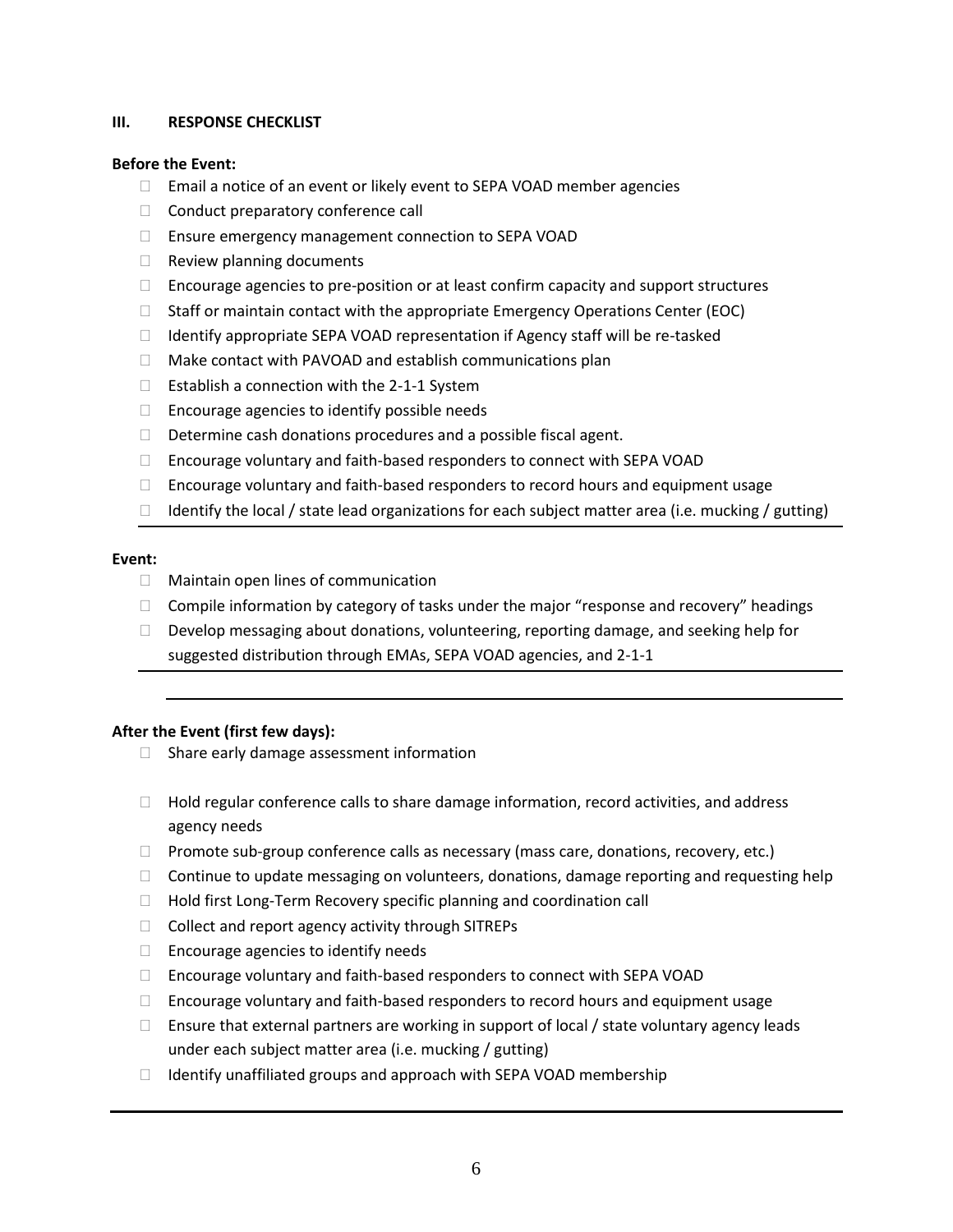#### **After the Event (early weeks):**

- $\Box$  Continue having SEPA VOAD and sub-group conference calls / meetings as needed
- $\Box$  Publish a success story press release
- $\Box$  Help to establish LTRCs
- $\Box$  Promote effective client intake and case management
- $\Box$  Engage with business and industry points of contact
- $\Box$  Identify gaps in recovery services and invite external VOAD and other partners to participate
- $\Box$  Collect and report agency activity through SITREPs
- $\Box$  Distribute individual assistance impact reports
- $\Box$  Encourage agencies to identify needs
- $\Box$  Identify unaffiliated groups and approach with SEPA VOAD membership

#### **After the Event (later weeks):**

- $\Box$  Continue having SEPA VOAD and sub-group conference calls / meetings as needed
- $\Box$  Publish a success story press release
- □ Support LTRCs
- $\Box$  Collect and report agency activity through SITREPs
- □ Encourage agencies to populate NDMN needs section
- $\Box$  Conduct an after-action review to capture best practices and lessons learned for follow-up. Use this information to develop an improvement plan to correct any deficiencies that were identified
- $\Box$  Recognize member agencies and specific staff for service during the disaster
- $\Box$  Hold a SEPA VOAD meeting while attention and momentum remains
- $\Box$  Identify unaffiliated groups and approach with SEPA VOAD membership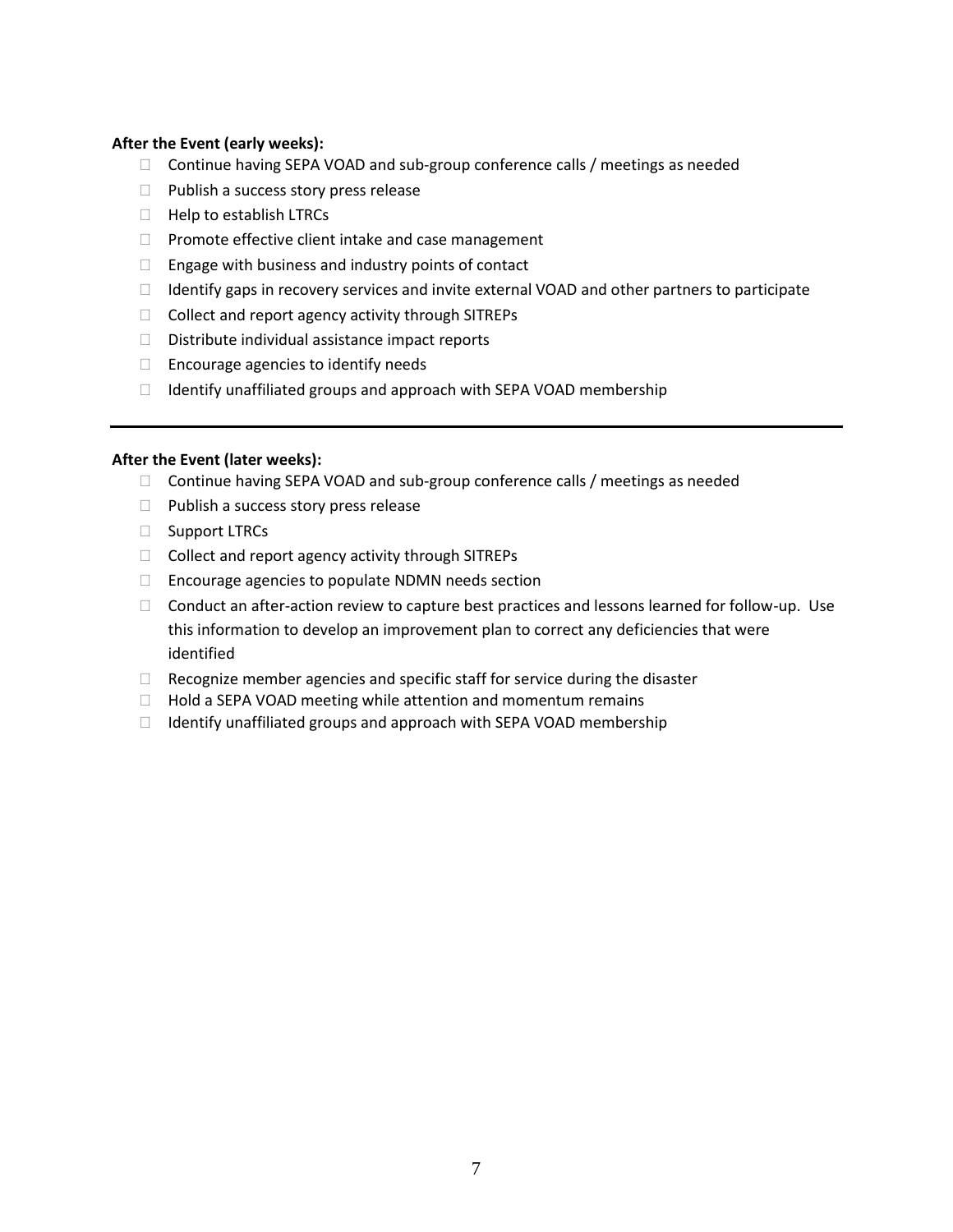#### **IV. CONTACT LIST**

#### **SEPA VOAD Council**

President – **Sasha Reinoso,** 2-1-1 Program Manager United Way of Greater Philadelphia and Southern New Jersey 1709 Benjamin Franklin Parkway Philadelphia, PA 19103 [sreinoso@uwgpsnj.org](mailto:sreinoso@uwgpsnj.org) 215-665-2402

Vice President – **Julia Menzo** Liberty Lutheran Services [jmenzo@libertylutheran.org](mailto:jmenzo@libertylutheran.org) 267-464-7740 215-430-1299 (cell)

Council Member **- Brian Buhman** Team Rubicon [buhman@teamrubiconusa.org](mailto:buhman@teamrubiconusa.org) 267-424-5810 (cell)

Council Member – **Bob Myers III** The Salvation Army [Bob\\_myers@use.salvationarmy.org](mailto:Bob_myers@use.salvationarmy.org) 215-825-4630 267-784-6885 (cell)

Council Member –**Kevin Bone** American Red Cross [kevin.bone@redcross.org](mailto:kevin.bone@redcross.org) 267-246-4309

#### **County Volunteer Management Coordinators**

Philadelphia -- **Francesca Laroche,** Volunteer Management Coordinator Emergency Management City of Philadelphia [Francesca.Laroche@Phila.gov](mailto:Francesca.Laroche@Phila.gov) (215) 683-3253 (Office) (267) 239-1564 (Mobile)